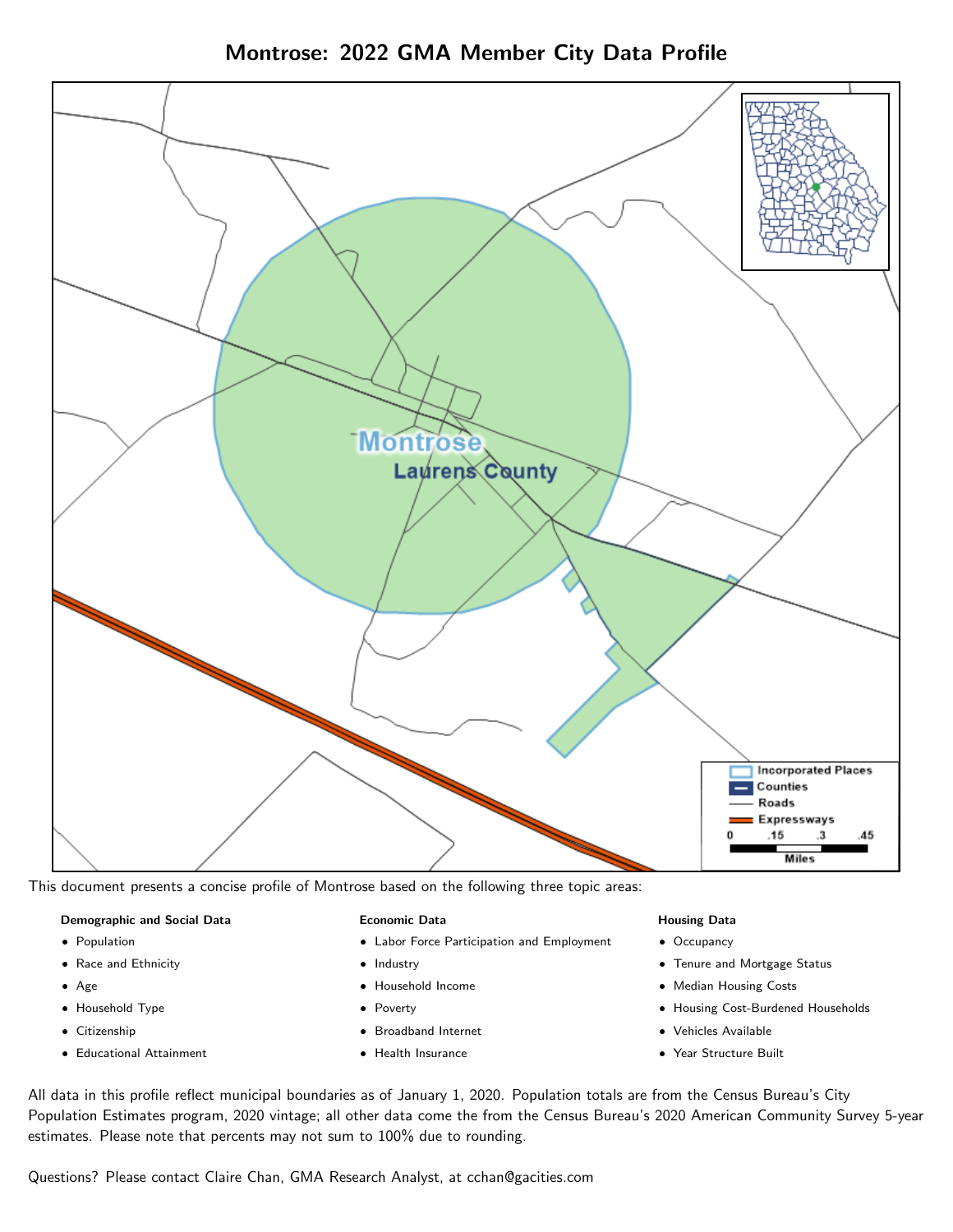# Montrose: Demographic and Social



Source: U.S. Census Bureau, City Population Estimates, 2020 vintage Source: American Community Survey, 2020 5-year estimates, table B03002



Source: American Community Survey, 2020 5-year estimates, table B01001 Source: American Community Survey, 2020 5-year estimates, table B11001

# **Citizenship**

| Native Born<br>100% |  |
|---------------------|--|

## Race and Ethnicity



# Household Type



## Educational Attainment



Source: American Community Survey, 2020 5-year estimates, table B05002 Source: American Community Survey, 2020 5-year estimates, table B15002

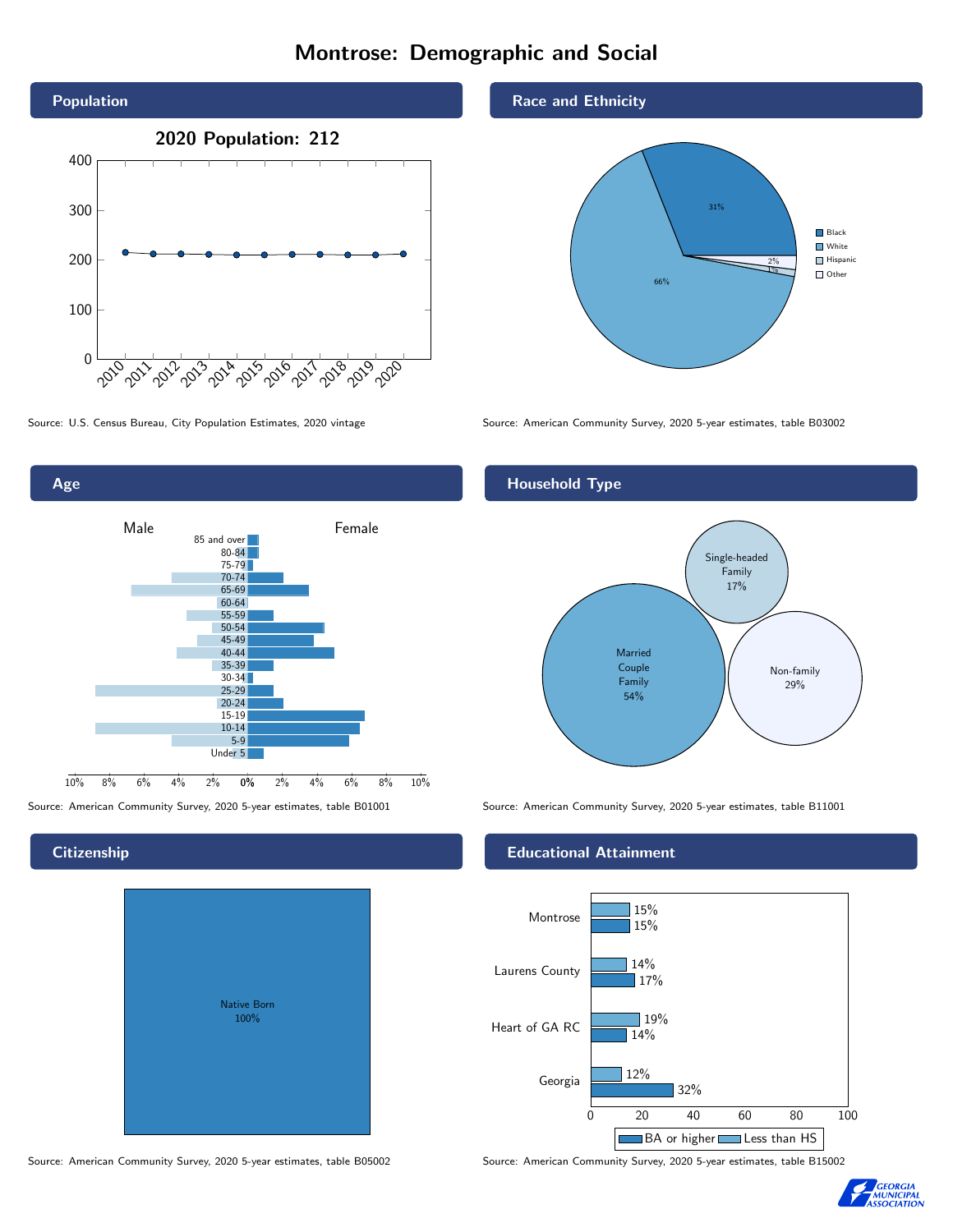# Montrose: Economic



Source: American Community Survey, 2020 5-year estimates, table B23001 Note: Unemployment rate is based upon the civilian labor force.

# Industry

| Agriculture, forestry, fishing and hunting, and mining      |       |
|-------------------------------------------------------------|-------|
| Construction                                                | $0\%$ |
| Manufacturing                                               | 8%    |
| <b>Wholesale Trade</b>                                      | 5%    |
| Retail Trade                                                | 5%    |
| Transportation and warehousing, and utilities               |       |
| Information                                                 | $0\%$ |
| Finance and insurance, real estate, rental, leasing         |       |
| Professional, scientific, mgt, administrative, waste mgt    |       |
| Educational services, and health care and social assistance |       |
| Arts, entertainment, recreation, accommodation, food        | 3%    |
| service                                                     |       |
| Other services, except public administration                |       |
| Public administration                                       |       |

Source: American Community Survey, 2020 5-year estimates, table C24030



Source: American Community Survey, 2020 5-year estimates, tables B19013 and B19025 Source: American Community Survey, 2020 5-year estimates, table B17010



# **Health Insurance**



Source: American Community Survey, 2020 5-year estimates, table B28002 Source: American Community Survey, 2020 5-year estimates, table B18135



## Poverty